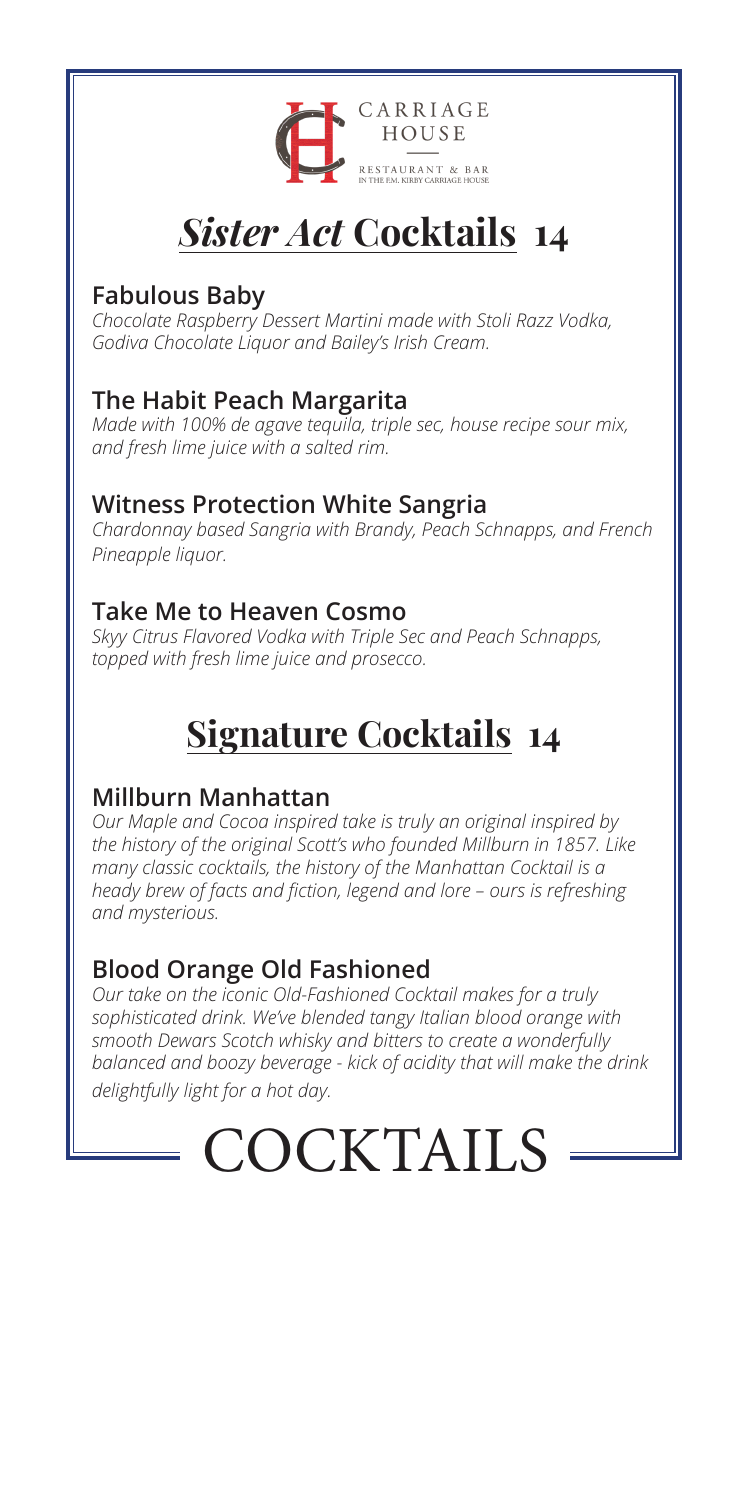

## **Wine**

#### SPARKLING

| Brut, Mont Marcal Method Tradicional, Cava, Spain | 13 | 46. |
|---------------------------------------------------|----|-----|
| Spumante, Peperino Italy                          | 10 | 35  |
| Champagne, Gonet - Medeville Premier Cru          |    | 99  |

### **WHITES**

| Riesling Kabinett, Selbach 2019 Mosel, Germany            | 14 | 49 |
|-----------------------------------------------------------|----|----|
| Pinot Grigio, Vignetti del Sole 2021 Italy                | 11 | 38 |
| Rose, Ultimate Provence 2021 France                       | 14 | 49 |
| Chardonnay, Moniker 2020 Mendocino, CA                    | 12 | 42 |
| Sauvignon Blanc, Prisma 2021 Chile                        | 11 | 38 |
| Pouilly Fume, Francis Blanchet 2020 Loire Vallley, France |    | 16 |
| 56                                                        |    |    |

## REDS

| Malbec, El Libre 2021 Mendoza, Argentina        | 11 | 38. |
|-------------------------------------------------|----|-----|
| Pinot Noir, Head High 2019, Sonoma CA           | 14 | 49. |
| Sangiovese, Il Nero di Casanova 2018 Italy      | 13 | 39. |
| Merlot, Parducci 2019 Mendocino, California     | 12 | 42. |
| Cabernet Sauvignon, Y3 Jax 2019 Napa California | 14 | 49. |

### **Beer 6**

Corona Corona Light Amstel Light Sam Adams Heineken Heineken x00 *(Non alcoholic)* Guiness Angry Orchard Hard Cider Blue Moon

# **Beer 8**

Dogfish Head 60 minute IPA New Belgium Voodoo Ranger IPA

# WINE & BEER